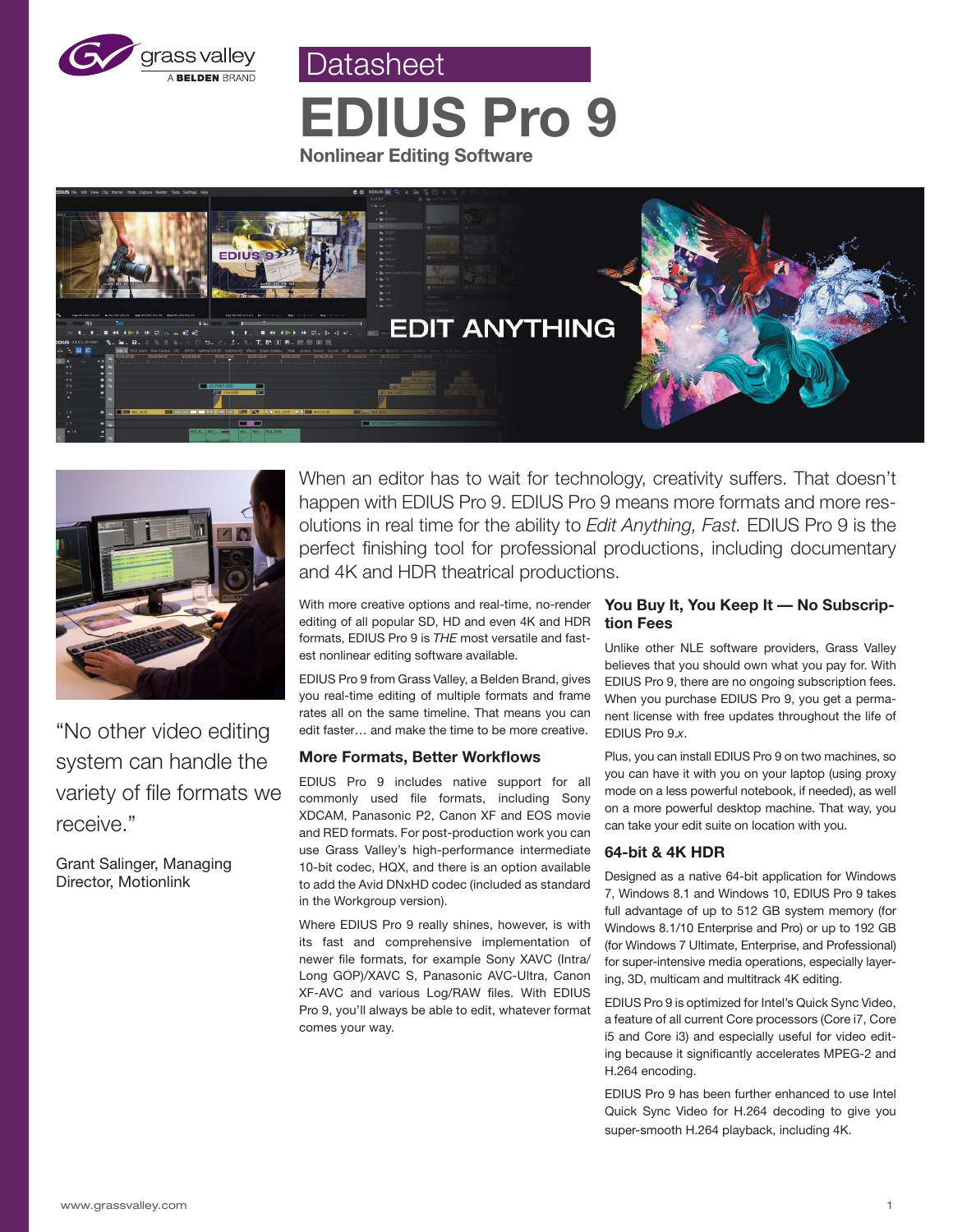

"Real-time editing capability is a big deal. It allows me to focus on storytelling instead of 'working' an interface… and storytelling is at the core of what we do. In fact, I'd say the best feature of EDIUS is the play button. The play button works, and it works every single time it's used. It's no surprise that the EDIUS logo IS the play button."

TheFrank Aldana, Director/Editor/VFX/Voiceover artist, Red Ei8ht Inc.

# **A Choice of Hardware I/O**

Grass Valley designs and manufactures high-quality desktop I/O hardware for EDIUS Pro 9:

- STORM 3G Elite: 3G-SDI I/O + HDMI I/O+ analog I/O + RS-422 control
- STORM 3G: 3G-SDI I/O + HDMI output + RS-422 control
- STORM Mobile: HDMI I/O + analog I/O
- STORM Pro: HD-SDI I/O + HDMI output

In addition EDIUS Pro 9 supports I/O hardware from the following thirdparty vendors:

- Blackmagic Design
	- **PCI Express:** Intensity Pro 4K, DeckLink SDI 4K, DeckLink Studio 4K, DeckLink 4K Extreme, DeckLink 4K Extreme 12G

*Note:* Only supports preview (4K 50p/60p preview not supported.). Please check the online FAQ for details.

- AJA Video Systems
- KONA 4, KONA 3G, KONA LHi
	- *Note:* Only supports preview (4K 50p/60p preview not supported.). Please check the online FAQ for details.

For even more power and creative control during editing, EDIUS Pro 9 supports a number of third-party software plug-ins for more sophisticated titling, additional video and audio effects, keying and stabilization.

A list of third-party titling software and effects plug-ins is available on our website.

# **Unrivaled Mixed-Format Editing**

Featuring unrivaled real-time video transcoding technology, EDIUS Pro 9 converts between HD/SD and HDR/SDR resolutions, aspect ratios and frame rates — all in real time. You can edit in HD and place 4:3 SD video on the timeline, mix NTSC and PAL sources, add 4K or combine them all into projects in other resolutions and frame rates without wasting a single moment on conversion or rendering.

EDIUS Pro 9 supports resolutions from 24x24 to 4Kx2K, all on the same timeline, even in nested sequences, all in real time.

# **Multiplatform Delivery**

Finishing in a variety of formats is easy with EDIUS Pro 9. Output resolutions can be customized and then saved with a variety of file wrappers for distribution to professional and consumer systems.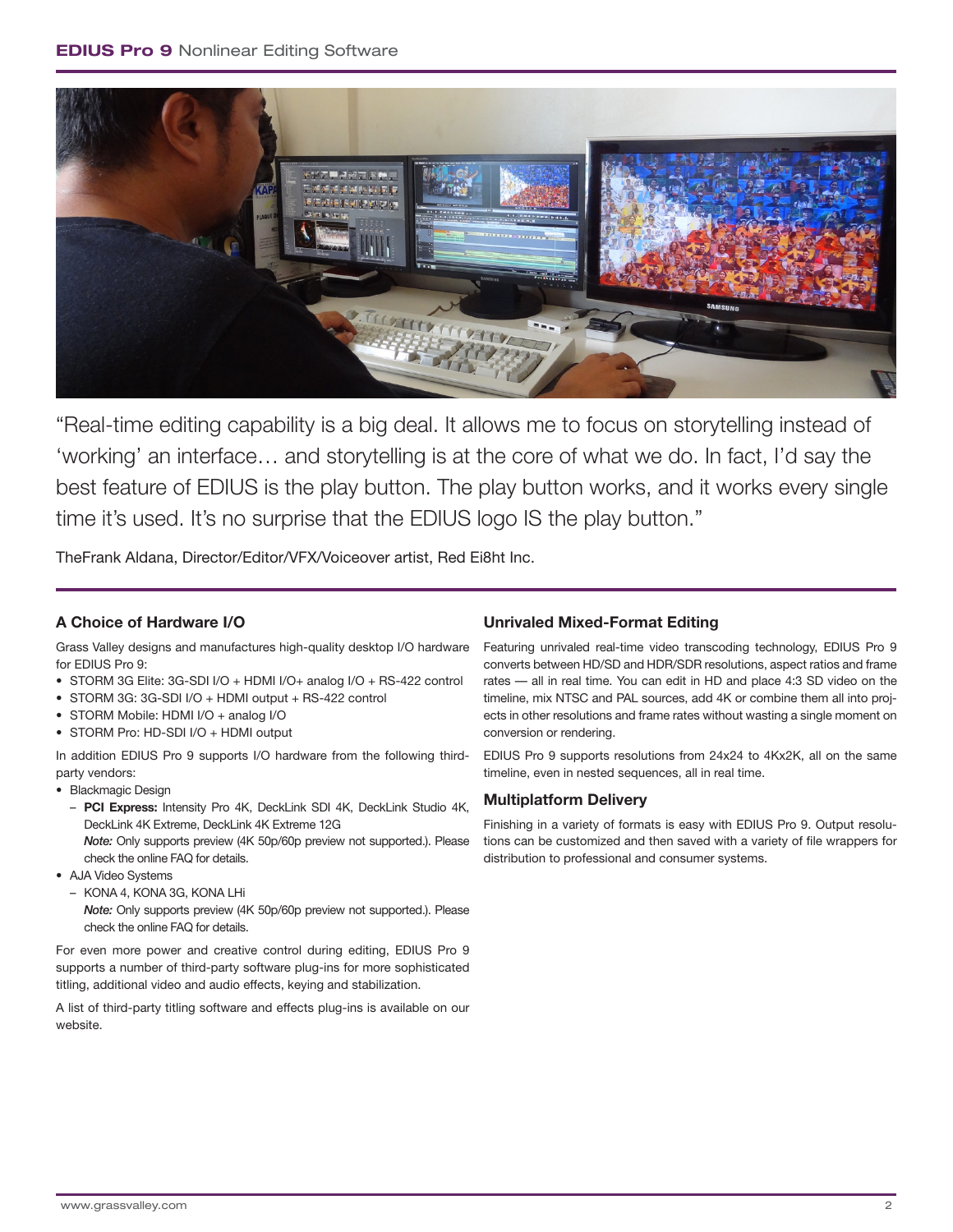

Titler Pro 5

## **NewBlue's Titler Pro 5**

In addition to the built-in titler in EDIUS Pro 9, all EDIUS Pro 9 users are eligible for a free download of NewBlue's Titler Pro 5 for EDIUS.

Titler Pro 5 for EDIUS is the standard for fast titling. It's easy-to-use, and delivers results beyond what's possible with EDIUS's built-in titling application.

Through its familiar drag-n-drop workflow and intuitive controls, Titler Pro 5 for EDIUS makes it easy to get started and quickly master. Create a stunning title in seconds by applying one of the over 100 animated templates, then customize the text, colors and more for a powerful result.

Titler Pro 5 for EDIUS takes the guesswork out of creating powerful, animated and multidimensional titles, allowing you to focus on what's important — editing your story.

*Titler Pro 5 is available as a separate download, free of charge for EDIUS Pro 9 users.*

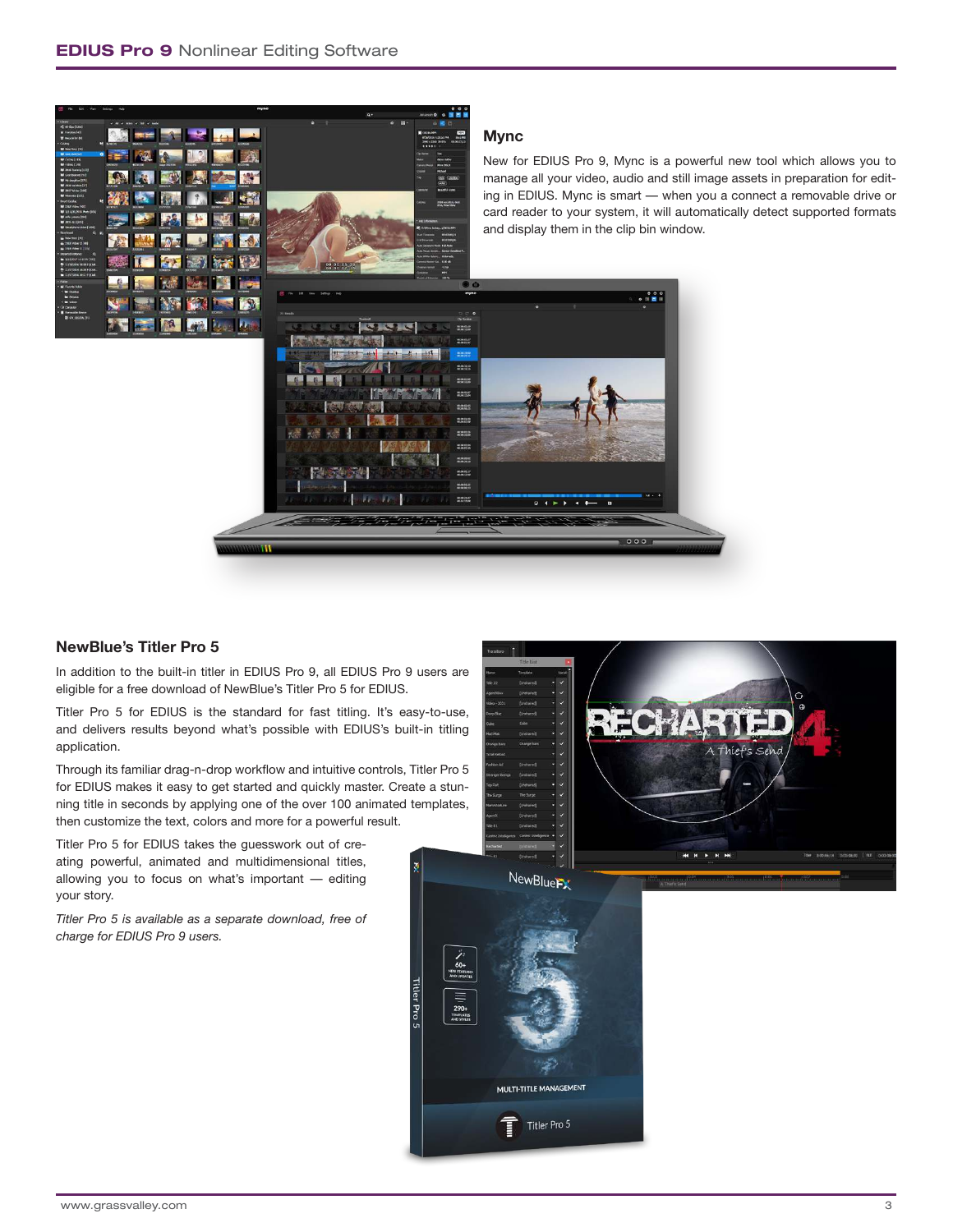

"EDIUS allows us to cut the shows fast and efficiently, yet the viewer thinks we're switching live. That's what makes me the most proud. When a fan who attended the show enjoys the video, I know we've done something right."

Jara Wallace, director and head of post-production, TourGigs

## KEY FEATURES

- Superior 4K workflow, including support for Blackmagic Design/AJA hardware (preview only) and EDL or AAF import/export with Grass Valley HQX with DaVinci Resolve
- Edit media files with different resolutions from 24x24 to 4Kx2K
- Real-time conversion of frame rates on the same timeline delivers more
- efficient editing into the hands of editors • Fast, flexible user interface, including unlimited video, audio, title and graphics tracks
- Support for the latest file formats Sony XAVC (Intra/Long GOP)/ XAVC S, Panasonic AVC-Ultra/AVC-Intra 422, AVC-Intra LT/LT 2K and Canon XF-AVC (import only), Sony RAW, Canon Cinema RAW/Cinema RAW Light, RED RAW, ProRes (Import only), DNxHD/HR (option), still image RAW
- Support for the latest color space for Log and RAW files HLG/PQ, S-Log, Canon Log, V-Log/V-Log L, J-Log1, F-Log and LUT (.cube) file import
- Work natively with many different video formats, including Sony XDCAM, Panasonic P2, Ikegami GF, Canon XF and EOS movie formats
- Fastest AVCHD editing on the market (up to 3+ streams in real time)
- Multicam editing of up to 16 different sources simultaneously, with video output support
- Improved MPEG decoder and encoder
- Improved H.264/AVC decoder and encoder (for fast encoding of 4K XAVC)
- Accelerated 4K H.264 playback
- Optimized for Intel Core i architecture
- New GUI design for faster workflows
- 64-bit native processing with maximum memory access for streamlined real-time editing
- Proxy mode workflow for legacy computers helps extend their usability and increase ROI
- Supports Intel Quick Sync Video for extremely fast H.264 export (for Blu-ray Disc burning)
- Fast handling of large quantities of still image files (JPG, TGA, DPX, Cinema DNG and others)
- Primary color correction (RGB)
- 3-way color correction (YUV)
- Motion tracking
- High quality slow-motion (optical flow)
- High speed and high quality stabilizer
- High performance video layouter
- Various synthetic video filters such as masks and keyers
- Built-in image stabilization
- Direct to Blu-ray Disc and DVD timeline export
- OFX support for Magic Bullet and Sapphire plug-ins
- Ability to save a current project as a template in order to re-use preferred track settings, screen layout, etc.
- H.265/HEVC decoding support
- Support for high-resolution displays

## **New Features**

- Native editing for HDR material
- Export in HDR for broadcasting and web distribution. This important enhancement addresses the growing use of HDR content and supplements the existing ability of EDIUS to work directly in 4K UHD
- Ability to mix SDR and HDR material on the same project, and output results in either color space
- Native end-to end support for HDR contents from professional and consumer camcorders from major camera manufacturers, and also for HDR video from drones and smartphones
- Workflow updates, such as Canon EOS C200 "Cinema RAW Light" decoding, still raw file decoding and improvement of the user interface
- Third-party hardware support update
- Mync (media management software) bundled with EDIUS 9 implements a powerful new Meta Smart Search function
- EDIUS Pro 9 users are eligible for a free download of NewBlue's Titler Pro 5 for EDIUS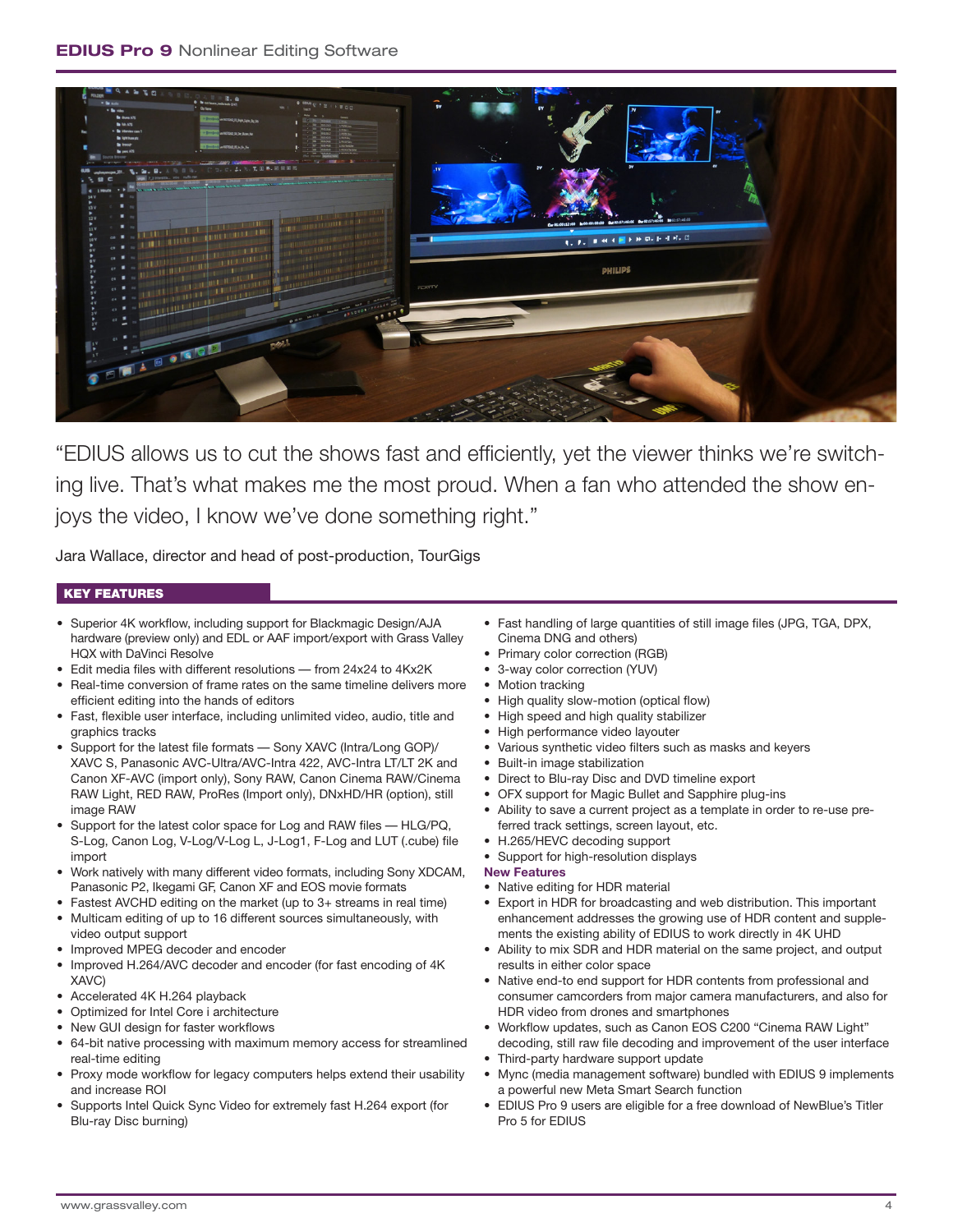